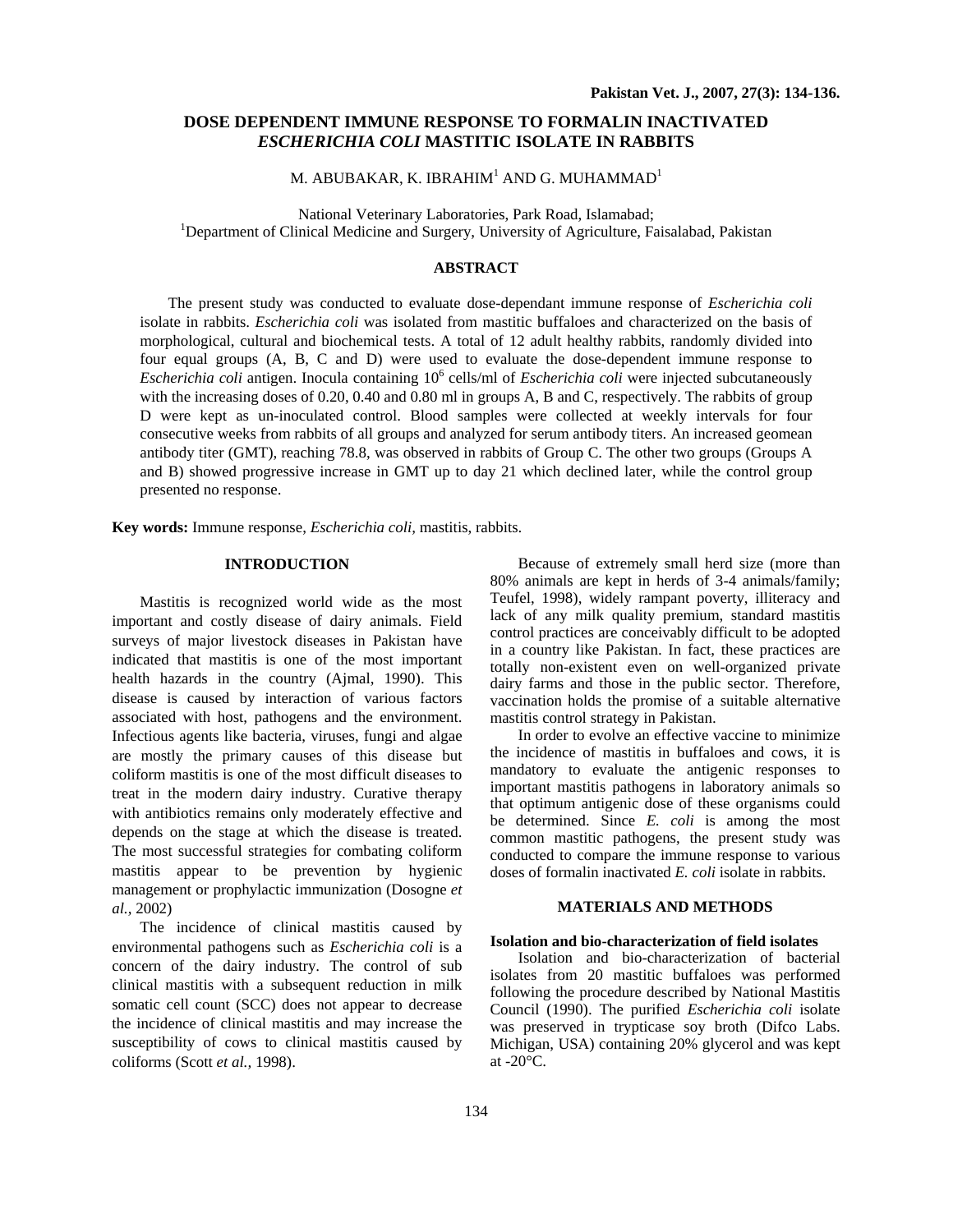### **Preparation of** *Escherichia coli* **antigen**

 Selected *Escherichia coli* isolate was inoculated in a 500 ml flask containing nutrient broth enriched with sterile bubaline whey (10%), obtained from the rennet precipitation of fresh defatted bubaline milk (Watson and Watson, 1989). It was kept on an orbital shaker at 60 rpm for 48 hours. Then formalin (0.4%) was added to kill the *Escherichia coli* isolate. The formalized isolate was kept for 24 h for the proper action of the formalin. The killed organisms were harvested by centrifugation at 6000 G for 1 hour at 4°C and then two washings with sterile PBS (pH 7.2) were given. The pellet thus obtained was re-suspended in PBS. The concentration of *Escherichia coli* was adjusted at  $1x10<sup>6</sup>/ml$  by spectrophotometer. The preparation was stored at 4°C until utilized. Sterility was checked by streaking a loopful of the antigen onto blood agar, MacConkey agar plates and thioglycolate broth and incubating for 24-48 hours at 37°C.

# **Antigenic response in rabbits**

 A total of 12 adult healthy rabbits, randomly divided into four equal groups (A, B, C and D) were utilized to evaluate the dose-dependent immune response to *Escherichia coli* antigen. Inocula containing  $10^6$  cells/ml were injected subcutaneously with the increasing doses of 0.20, 0.40 and 0.80 ml in groups A, B and C, respectively. The rabbits of group D were kept as un-inoculated control. Blood samples were collected at weekly intervals for four consecutive weeks from rabbits of all groups and analyzed for serum antibody titers. The geomeom antibody titer (GMT) was determined by indirect haem-agglutination (IHA) method (Sawada *et al.,* 1981) and analyzed statistically using single factor analysis of variance and LSD.

### **RESULTS AND DISCUSSION**

 The study was undertaken to evaluate the dose dependent immune response to formalin inactivated *Escherichia coli* isolate in rabbits. The *Escherichia coli* isolate was selected on the basis of its morphological and biochemical characteristics. Morphologically, *Escherichia coli* isolate was gram negative rods and colony colour was transparent (pinkish) on MacConkey agar. Biochemically, *Escherichia coli* isolate was catalase positive, lactose fermentation test positive, triple sugar iron test positive (Butt formation), potassium hydroxide test positive but Simmon's citrate test negative.

#### **Dose-dependent immune response**

 Sera samples of animals of groups A and B indicated progressive increase in GMT, reaching 24.3 and 39.4 respectively, at day 21. Group C showed increase in GMT with maximum value of 78.8 at day 28. Rabbits of control group D showed no increase in titers (Table 1). The statistical analysis of these titers showed that there was a significant difference among the groups (P<0.0001). Further analysis showed significant differences among A & C, A & D, B & C, B & D, C & D groups (Table 2). This indicated a positive dose dependent response of *Escherichia coli* isolate, which is in agreement to the findings of Tamura *et al.*  (1985). The reason could be that the higher dose at some specific level may give the higher and prolong titer as compared to other dose levels.

**Table 1: Geomean antibody titers (GMT) of rabbits inoculated with different doses of formalin inactivated** *Escherichia coli*

| Group                       |                      | Dose rate of GMT at post inoculation day |      |      |      |      |  |
|-----------------------------|----------------------|------------------------------------------|------|------|------|------|--|
|                             | $E.$ coli $10^6$ /mL |                                          |      | 14   | 21   | 28   |  |
| А                           | $0.2$ ml             | 2.0                                      | 12.1 | 19.7 | 24.3 | 16.0 |  |
| В                           | $0.4$ ml             | 2.5                                      | 16.0 | 32.0 | 39.4 | 24.3 |  |
| $\mathcal{C}_{\mathcal{C}}$ | $0.8$ ml             | 2.5                                      | 24.3 | 39.4 | 64.0 | 78.8 |  |
| D                           | Control              | 15                                       | 15   | 0.5  | 20   | 0.5  |  |

**Table 2: Results of multiple means comparison** 

| <b>Groups</b> | <b>Mean difference</b> | <b>Probability</b> |
|---------------|------------------------|--------------------|
| A and B       | $-7.60$                | 0.284              |
| A and $C$     | $-28.40$               | 0.000              |
| A and D       | 15.20                  | 0.035              |
| B and C       | $-20.80$               | 0.004              |
| B and D       | 22.80                  | 0.002              |
| C and D       | 43.60                  | 0.000              |

 A similar study was conducted by Vangroenweghe *et al.* (2004) to evaluate the dynamics of infection and the immunological response to varying numbers of *Escherichia coli* injected into the mammary glands of primiparous cows during the periparturient period. Primiparous cows were observed to be more resistant to intramammary *E. coli* challenge, and an increase of the inoculum dose by 2 log10 units induced a more rapid clinical response and clearance of the organisms.

 This study shows that antigenicity of *Escherichia coli* isolate is dose dependent. So there would be a direct relationship between antigen dose and its immune response. Thus, the *Escherichia coli* antigen isolated in the present study may be used to evaluate the immune response against mastitis buffaloes and can be an initial step for the preparation of an effective mastitis vaccine.